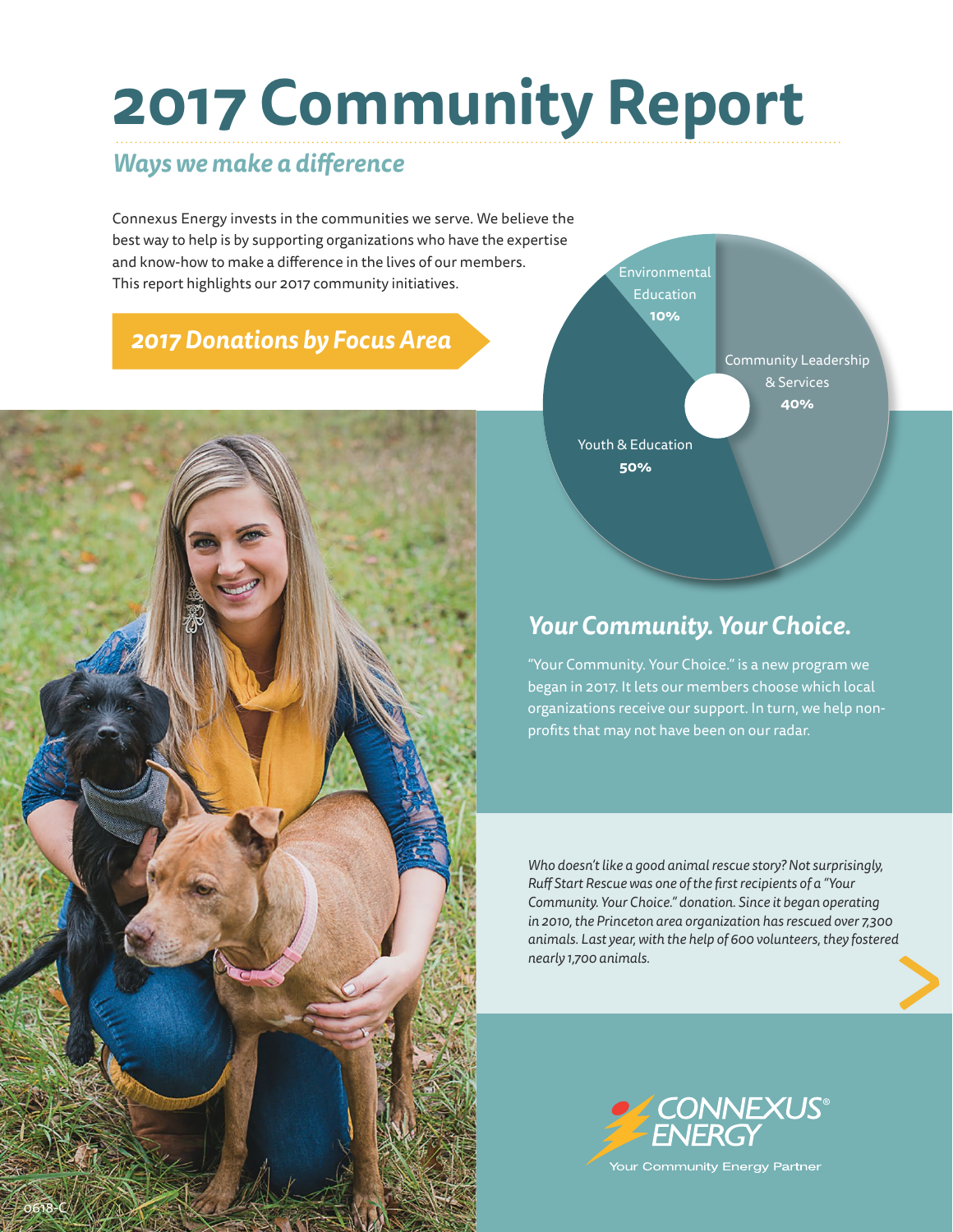# **YOUTH & EDUCATION**

### *The sure way to a brighter future*

Connexus Energy's belief that education and investing in our youth are the way to build thriving communities has carried on throughout our 80-year history. We are committed to helping youth by providing scholarships and sponsoring educational programs in our schools.



*By far, Anoka-Hennepin is the biggest school district in our service area. Our support of the Anoka-Hennepin Education Foundation helps enrich the lives of more than 37,000 students. The Foundation looks to businesses, educators, and students to address the needs in our schools. From after-school programs to experiencing new technology like the Google Expedition Goggles that simulate space flight, students benefit from the additional community funding.* 

## **COMMUNITY LEADERSHIP & SERVICES**

### *A way to lend a hand*

It's the ultimate "Minnesota nice." Whether it's finding a homeless vet or teen a place to live, or making sure a senior doesn't have to make a choice between buying medication or food, we support organizations who are there for our neighbors when they need a helping hand.





*Connexus Energy's community partnership with Alexandra House goes back decades. With our support, Alexandra House is now more than a place where someone in an abusive relationship can go and seek refuge. Alexandra House helps victims of sexual and domestic assault access free legal advocates. They are also tackling elder abuse and teaching youth how to stop the cycle of violence.*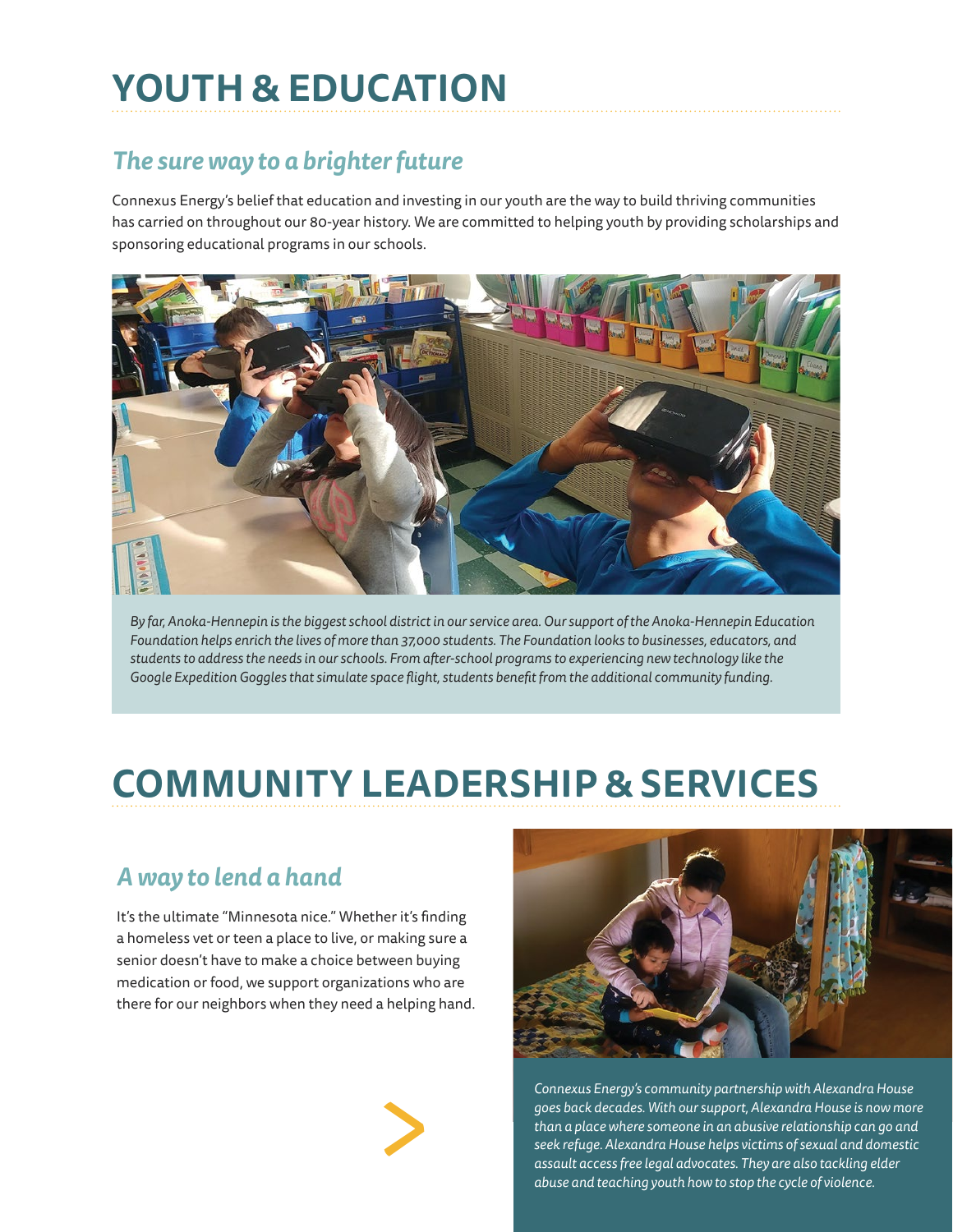# **ENVIRONMENTAL EDUCATION**

### *Leading the way*

For more than two decades, Connexus has been investing in environmental education. Our long-lasting relationships with Anoka County Parks and Tree Trust have helped instill an appreciation for the nature that surrounds us in Minnesota.

#### *Sweet solar*

>

Who would have thought a honeybee would put Connexus Energy on the map? We made national and international news when Boltons Bees put a bee apiary in our community solar garden and it produced the very first jars of solar honey. Most of the honey is donated to community fundraising events.





*Connexus' partnership with Great River Greening helps the environmental conservation group inspire and lead local communities in restoring and conserving the land and water that enrich our lives.* 

#### *Your way to safety*

Working safely is part of Connexus Energy's culture. Our emphasis on safety also extends to the community. In 2017, over 10,000 Minnesotans learned about safety by taking part in one of our 375 safety events and demonstrations.